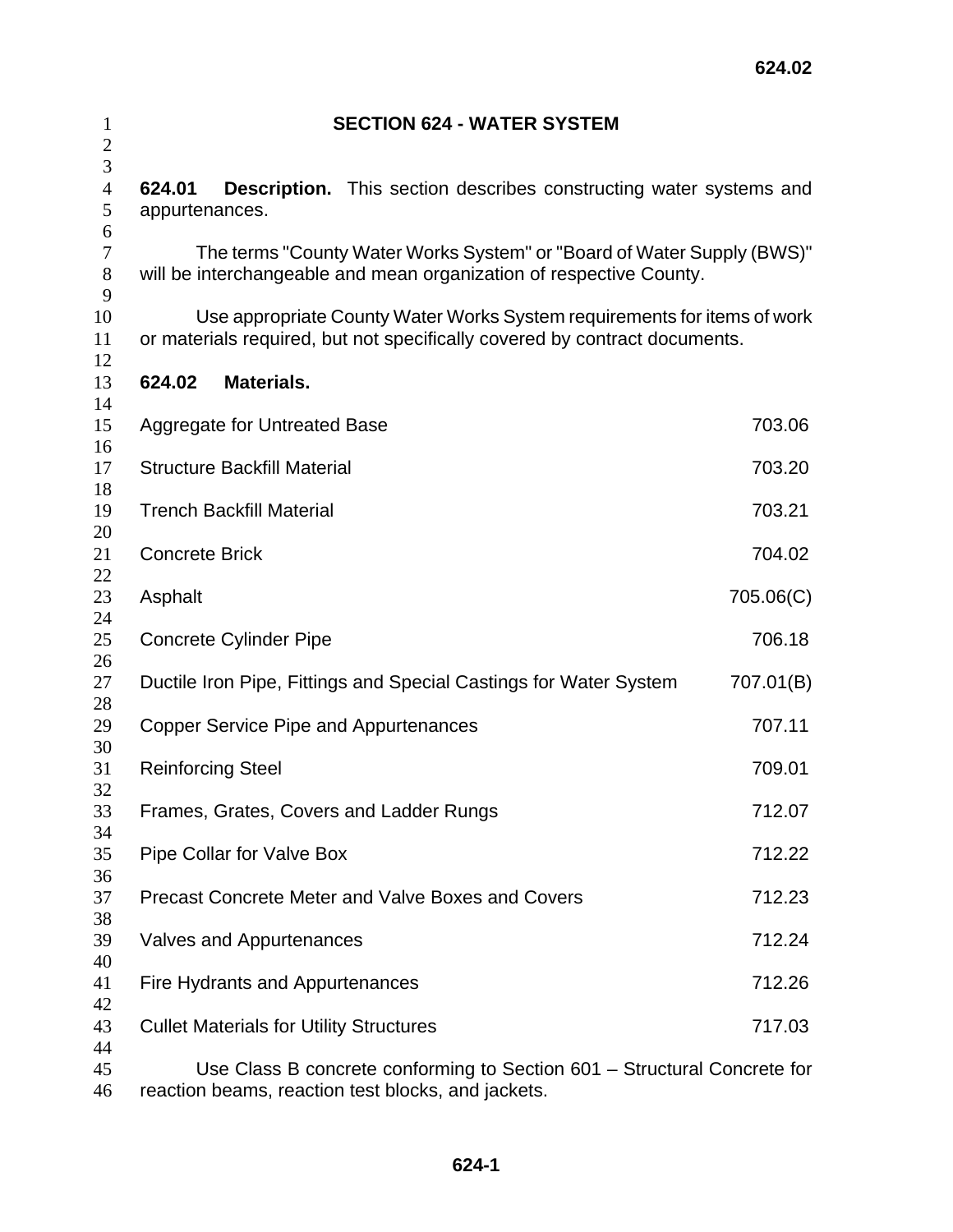Inspect and test pipes, fittings, special castings, gate valves and butterfly valves. Furnish two copies of manufacturer's certificate of test for pipes, fittings, special castings and valves in accordance with Subsection 106.04 - Material Sample. **624.02** 

**624.03 Construction.**

**(A) General.** Arrange work so no interruption in water service or damage to existing water system and appurtenances occurs. Repair damages made to existing water system and appurtenances at no increase in contract price or contract time.

Locations of existing water system and appurtenances shown in contract documents are approximate. If the Engineer requires changes in alignment, grade or location due to unforeseen conflict with proposed highway project, the Engineer may be responsible for such alterations and cost. 

Maintain access for Fire Department to existing fire hydrants within project site. Install relocated fire hydrants before removing existing fire hydrants.

Notify County Water Works System in writing at least one week before commencement of work on water system.

Arrange with County Water Works System to cut off unused water mains and service laterals, meter boxes, and other appurtenances before commencement of clearing, grubbing, and grading operations. Excavate for cut off work.

If corporation stop tapping into new main is larger than that allowed by County Water Works System, install double hub fitting with boss tapped for appropriate size corporation stop.

82 Invert grades of water mains and service laterals shall provide the following minimum cover requirements from top of pipe to finish grades:

**(1)** Pavement areas: Minimum three feet, sleeve or concrete **igacket for six-inch or larger water mains.** 

- **(2)** Under ditches: Minimum two feet, one foot, if paved.
- **(3)** All other areas: Minimum three-foot cover.
- **(4)** Highway utility encroachment committee may reduce the three-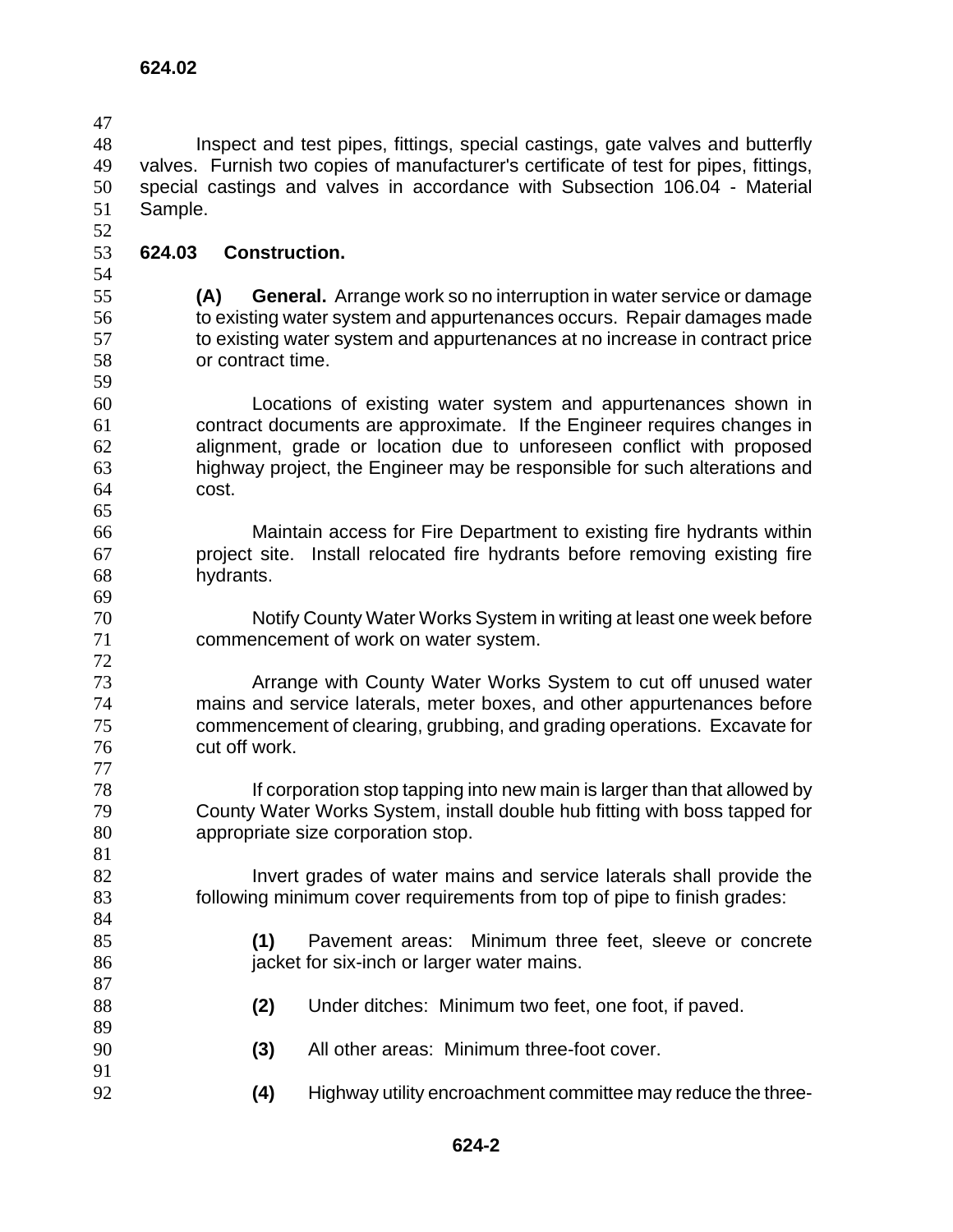- foot minimum clearance specified above to two feet if ground conditions are ascertained to be rocky material, provided utility lines do not encroach into the pavement structure.
- **(5)** Minimum cover of utility service lines under sidewalk areas and areas adjacent to the right-of-way (outside of shoulder and pavement areas) shall be one-foot six inches.

Comply with requirements for the Occupational Safety and Health Administration 29 CFR Parts 1910.146, Permit-Required Confined Spaces for General Industry and Hawaii Occupational Safety and Health (HIOSH) Confined Space Standard #12-104-1.

**(B) Trench Excavation.**

- **(1) General.** Pile excavated material next to trench, or haul and store to site acceptable to the Engineer. Maintain access to existing driveways, fire hydrants, meters, vehicular traffic and pedestrian 111 walkways.
- **In fill areas, compact fill to subbase or to elevation 4 feet above** top of pipe barrel, whichever is less, before excavating trench.
- Expose existing mains by hand to verify their locations and depths.
- Excavate trenches in accordance with Section 204 Excavation and Backfill for Miscellaneous Facilities, and as modified below.
- For removal of existing water system and appurtenances, provide trenches of sufficient size and depth to permit their removal without damage. Carefully remove materials to be salvaged. Replace materials damaged by the Contractor at no increase in contract price or contract time.
- Do not open trench more than 750 feet ahead of installed and tested pipe. Do not construct trench with jumps or spaces unless acceptable to the Engineer. Maintain excavation during installation of water systems and placing of backfill.
- Construct trench widths for various size pipes not encased in concrete in accordance with Table 624.03-1 – Trench Widths for 136 Water System.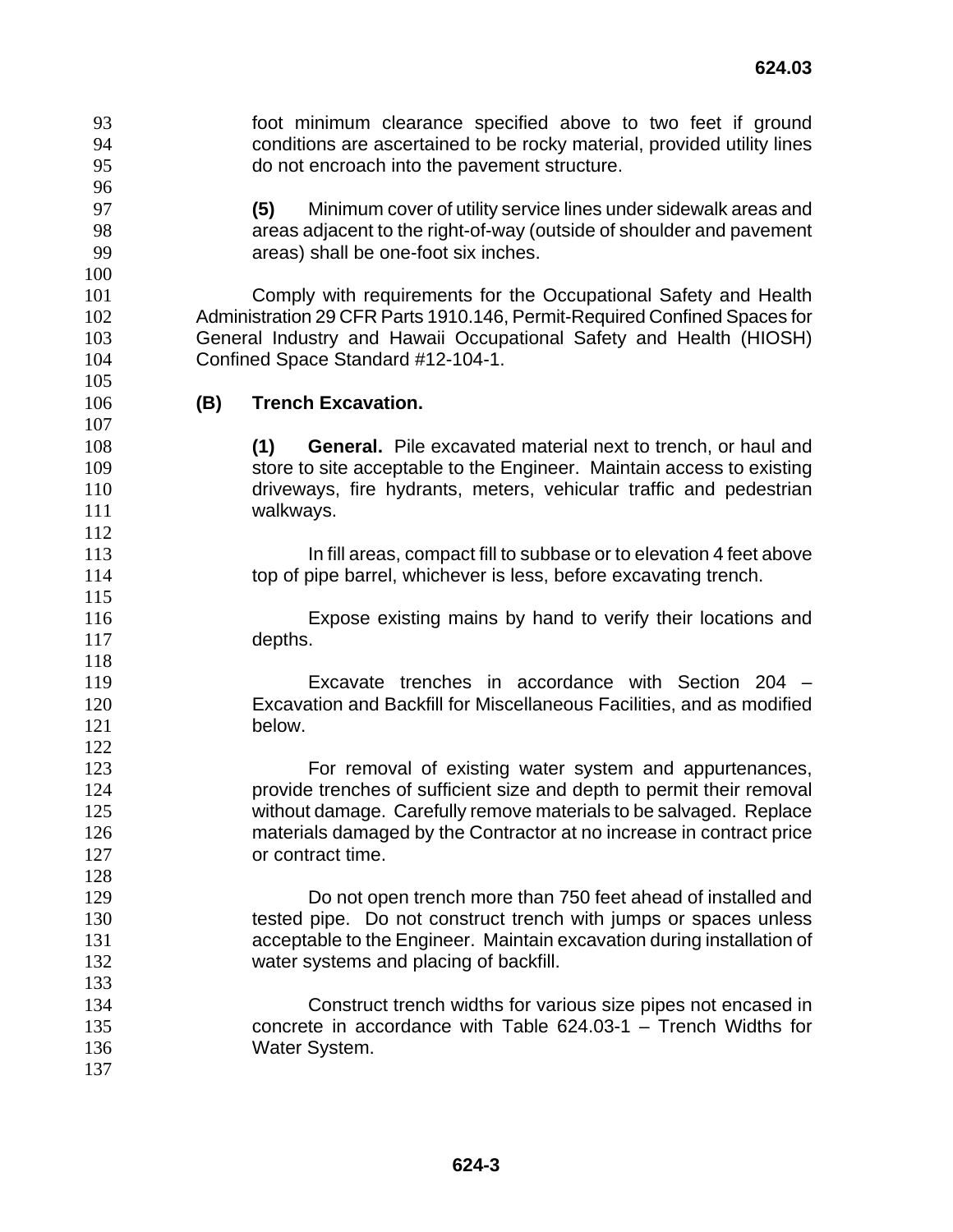| <b>TABLE 624.03-1 - TRENCH WIDTHS FOR WATER SYSTEM</b> |                                         |  |
|--------------------------------------------------------|-----------------------------------------|--|
| <b>Diameter of Pipe</b><br><b>Inches</b>               | <b>Width of Trench</b><br><b>Inches</b> |  |
| 42                                                     | 66                                      |  |
| 36                                                     | 54                                      |  |
| 30                                                     | 48                                      |  |
| 24                                                     | 42                                      |  |
| 20                                                     | 36                                      |  |
| 16                                                     | 30                                      |  |
| 12                                                     | 24                                      |  |
| 8                                                      | 24                                      |  |
| 6                                                      | 24                                      |  |
| 4                                                      | 24                                      |  |
| Below 4                                                | 12                                      |  |

- 138
- 
- 
- 142

147

153

157

139 Increases in widths to those specified in Table 624.03-1 – 140 Trench Widths for Water System may be made at no increase in 141 contract price or contract time.

For water mains encased in concrete, provide trench width of concrete jacket plus 20 inches. If no forms are specified for jacket, provide a trench width equal to width of concrete jacket. Use depth of **trench as bottom of concrete jacket.** 

Excavate trenches to a depth of six inches below invert grade shown in contract documents, except as noted above for concrete encased mains. The Engineer reserves the right to eliminate six inches of excavation below invert grade and the right to raise or lower invert grade, or to change alignment.

154 Correct trenches over-excavated below specified grade with 155 trench backfill material, compacted, at no increase in contract price or 156 contract time.

158 **(2) Bell Holes.** Enlarge bell holes at pipe joints to provide room 159 for completing joints.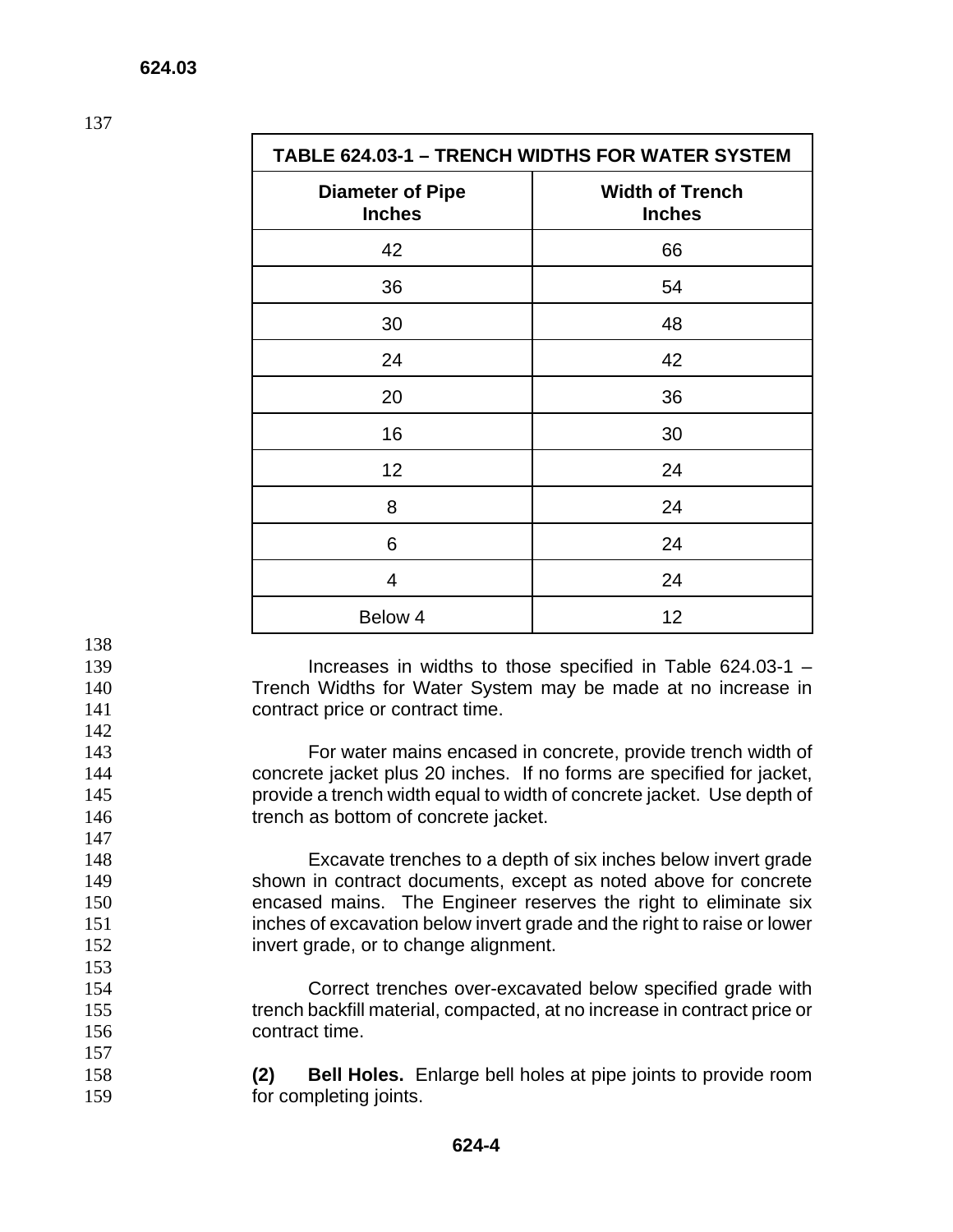**(3) Reaction Blocks.** Excavate to place reaction and test blocks.

**(4) Removal of Mud and Other Unsuitable Material from Trench Bottom.** If soft, spongy, or other unsuitable material is encountered at specified depths, remove material under pipe to maximum depth of 30 inches below invert grade of pipe. Backfill 167 space to 6 inches below invert grade of pipe with untreated base. Use untreated base with maximum aggregate size of 1-1/2 inches. Compact untreated base until relative compaction is not less than 95 170 percent.

- **(5) Sheathing.** Properly sheath and brace excavation to provide secure excavation. Remove sheathing and bracing before completing backfill. When sheathing is necessary, widen trench beyond those widths specified in Subsection 624.03(B)(1) - General.
- **(6) Dewatering.** Keep trenches free from water while installing and testing pipe and backfilling trench. Comply with NPDES requirements and other applicable regulations. Obtain NPDES construction dewatering permit for discharge of uncontaminated **ground water.**
- **(7) Service Laterals and Service Connections and Meter Boxes.** Excavate and backfill in accordance with Section 204 – Excavation and Backfill for Miscellaneous Facilities.
- **(8) Use of Explosives.** The use of explosives is not permitted, in accordance with Subsection 104.10 – Use of Explosives.
- **(9) Connections or Adjustments of Water Mains.** If connections to, or adjustments of existing water mains are required, perform necessary excavation, placing of untreated base, and backfilling.
- Before trenching for new main, expose existing main by hand to detect actual location and grade for connection. Excavate trench for exposing existing main to length, width, and depth ordered by the Engineer.
- Provide materials, excavate, backfill and do work required to connect new or relocated meters to house services.
- **(C) Trench Backfill.**
- **(1) General.** Do not use adobe, clay or material of similar nature for backfill. When removal of unsuitable excavated materials creates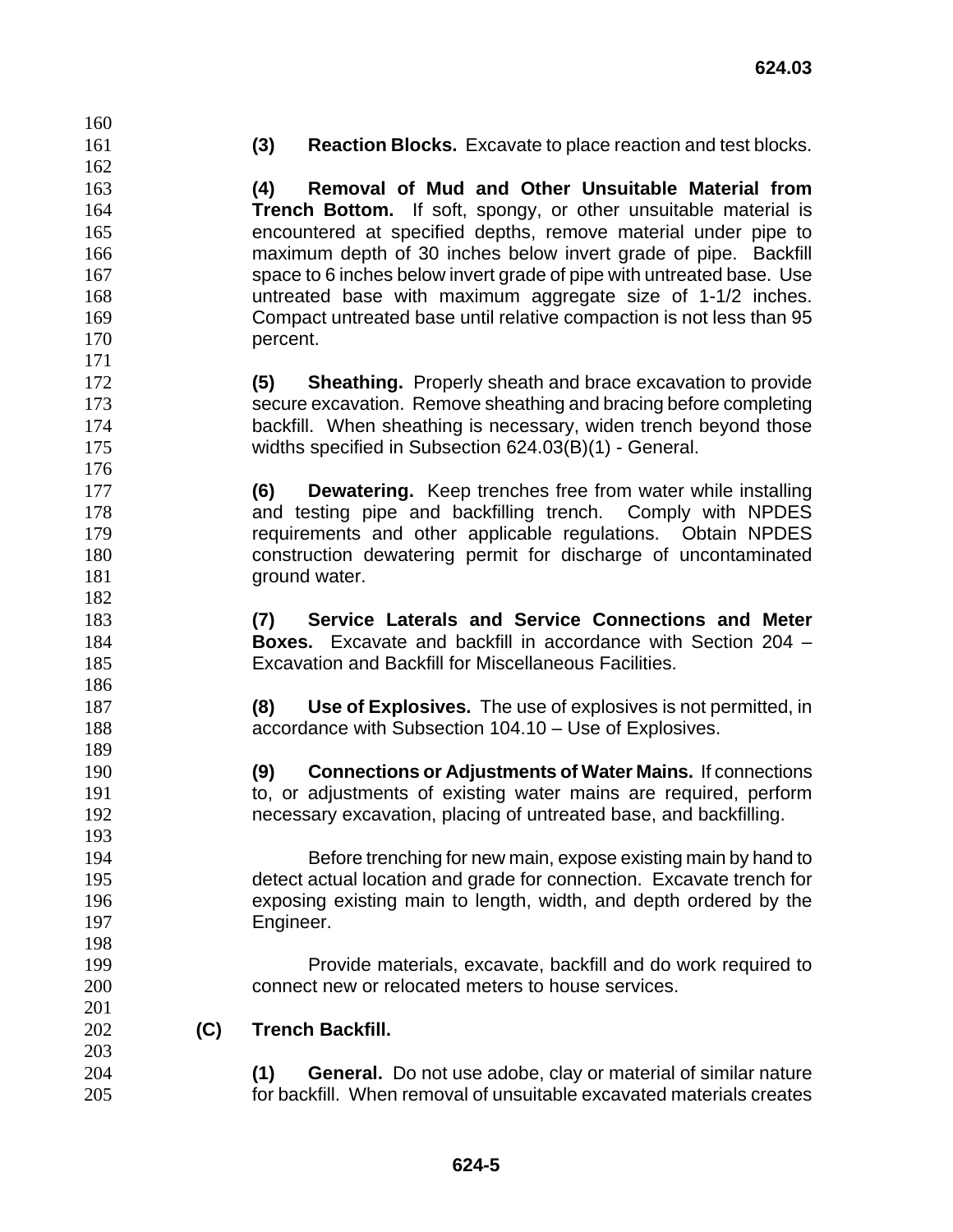| 206 | shortage of backfill material, furnish suitable material. Material from       |
|-----|-------------------------------------------------------------------------------|
| 207 | roadway or other excavation may be used.                                      |
| 208 |                                                                               |
| 209 | <b>Preparation of Trench Bottom.</b> After excavating trench to<br>(2)        |
| 210 | proper depth below invert grade of pipe, backfill trench bottom to            |
| 211 | required invert grade of trench with trench backfill material.                |
| 212 |                                                                               |
| 213 | (3)<br><b>Backfilling.</b> Upon completion of testing of mains and            |
| 214 | appurtenances, conform to following:                                          |
| 215 |                                                                               |
| 216 | For mains 12 inches and smaller, copper pipes, service<br>(a)                 |
| 217 | laterals, services connections and appurtenances, backfill                    |
| 218 | trench with Trench Backfill A material to 6 inches above top of               |
| 219 | pipe, except as specified in subparagraph (c) below.                          |
| 220 |                                                                               |
| 221 | (b) For mains 16 inches and larger, place Trench Backfill A                   |
| 222 | material to 12 inches above top of pipe. Use maximum lift of                  |
| 223 | six inches.                                                                   |
| 224 |                                                                               |
| 225 | For pipe inverts below the 4-foot elevation, County<br>(c)                    |
| 226 | datum or in areas where the ground is continuously wet, use                   |
| 227 | gravel material conforming to AASHTO M 43, Size Number 67,                    |
| 228 | encapsulated in permeable separator, to minimum 12 inches                     |
| 229 |                                                                               |
|     | above top of pipe or to 12 inches above water level, whichever                |
| 230 | is higher. Use maximum lift of six inches.                                    |
| 231 |                                                                               |
| 232 | Backfill remainder of trench with trench backfill material,<br>(d)            |
| 233 | conforming to Subsection 703.21 - Trench Backfill Material.                   |
| 234 |                                                                               |
| 235 | Place Trench Backfill A and B materials, and Structural<br>(e)                |
| 236 | Backfill B material in layers not exceeding six inches in loose               |
| 237 | thickness. Compact each layer to not less than 95 percent                     |
| 238 | relative compaction conforming to Subsection 203.03(C)(2)                     |
| 239 | <b>Relative Compaction Test.</b>                                              |
| 240 |                                                                               |
| 241 | Upon completion of disinfection work, remove risers. Backfill                 |
| 242 | these areas with trench backfill material to not less than 95 percent         |
| 243 | relative compaction.                                                          |
| 244 |                                                                               |
| 245 | Inspect and test pipes and appurtenances before<br>(D)<br>Laying Pipe.        |
| 246 | installation. Mark circumference of spigot ends of pipe showing depth of bell |
| 247 | before installation.                                                          |
| 248 |                                                                               |
| 249 | Lay each pipe so barrel of pipe has bearing along its laying length with      |
| 250 | bell end properly set to grade and alignment. Center spigot end of pipe and   |
| 251 | embed firmly against bell end of pipe previously laid with uniform clearance  |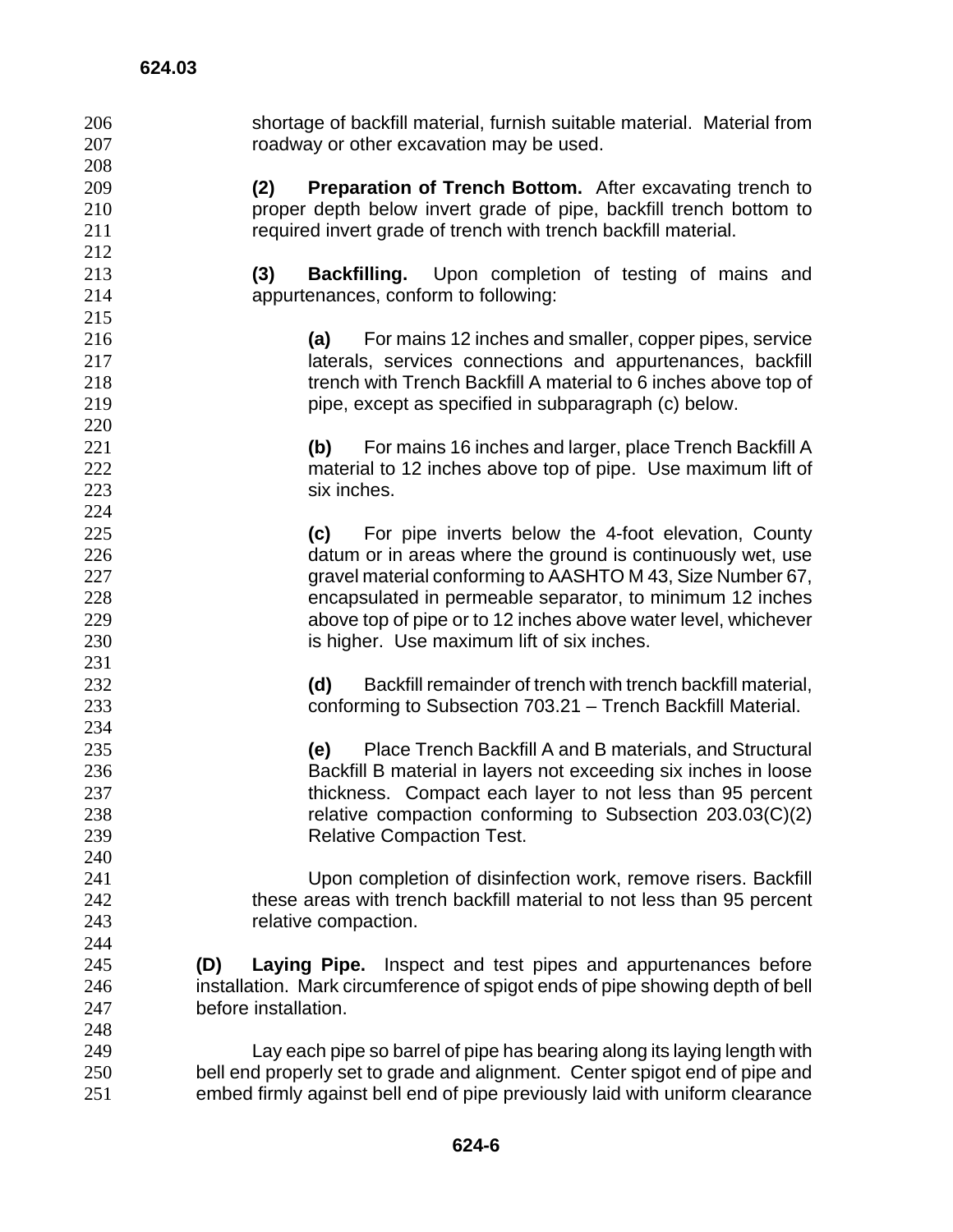- around bell. Hold pipe firmly in place by proper blocking on each side of pipe. Do not lay pipe on blocks.
- For cathodic protected pipe, handle pipe and appurtenances with slings cushioned along areas in contact with pipe and appurtenances to protect pipe coating.
- Do not use springing or buckling of pipe lengths as means of fitting them into place between installed pipe or special castings. Clean and scrape pipes and appurtenances of foreign matter and protuberances. Keep pipes and appurtenances clean until assembly of joint is completed.
- 264 If water, mud, or other foreign matter enter joints before assembly of 265 joint, and after installation of pipes or appurtenances, open joints affected and clean joints before replacing and resetting pipes or appurtenances.
- Keep trench and pipe free of water. If water enters pipe, clean inner portion of pipe before continuing with pipe installation.
- 271 Cold cutting with cold chisel and hammer will be allowed for 12-inch and smaller cast iron pipes. Trim cut edges to be even and free from projections.
- Pipes 16 inch and larger shall be machine cut.
- **If installation of sleeves is necessary in pipelines, contact space** between ends of adjoining pipes by welding in place not less than four filler pieces of same material as pipe. Use filler pieces 4 inches wide, of suitable length, and equally spaced around circumference of pipe.
- 282 When pipe laying is stopped, close openings tightly with cast iron<br>283 Temovable plugs held securely in place. removable plugs held securely in place.
- Do not use pipes and appurtenances for water mains for other purposes before installation.
- **(E) Gate Valves.** Inspect valves to ensure their proper working order before installation. If valves under pressure tests show leakage, stop leaks. Use proper, standardized tools for operating valves. Install proper size corporation stops on sides of valves as specified. When backfilling valves, remove and replace corporation stops with brass plugs. Support valves with blocks as specified. After completing manhole, or before constructing valve boxes, clean valve of rust and foreign matter. Paint valve with one coat of corrosion preventive paint acceptable to the Engineer.
-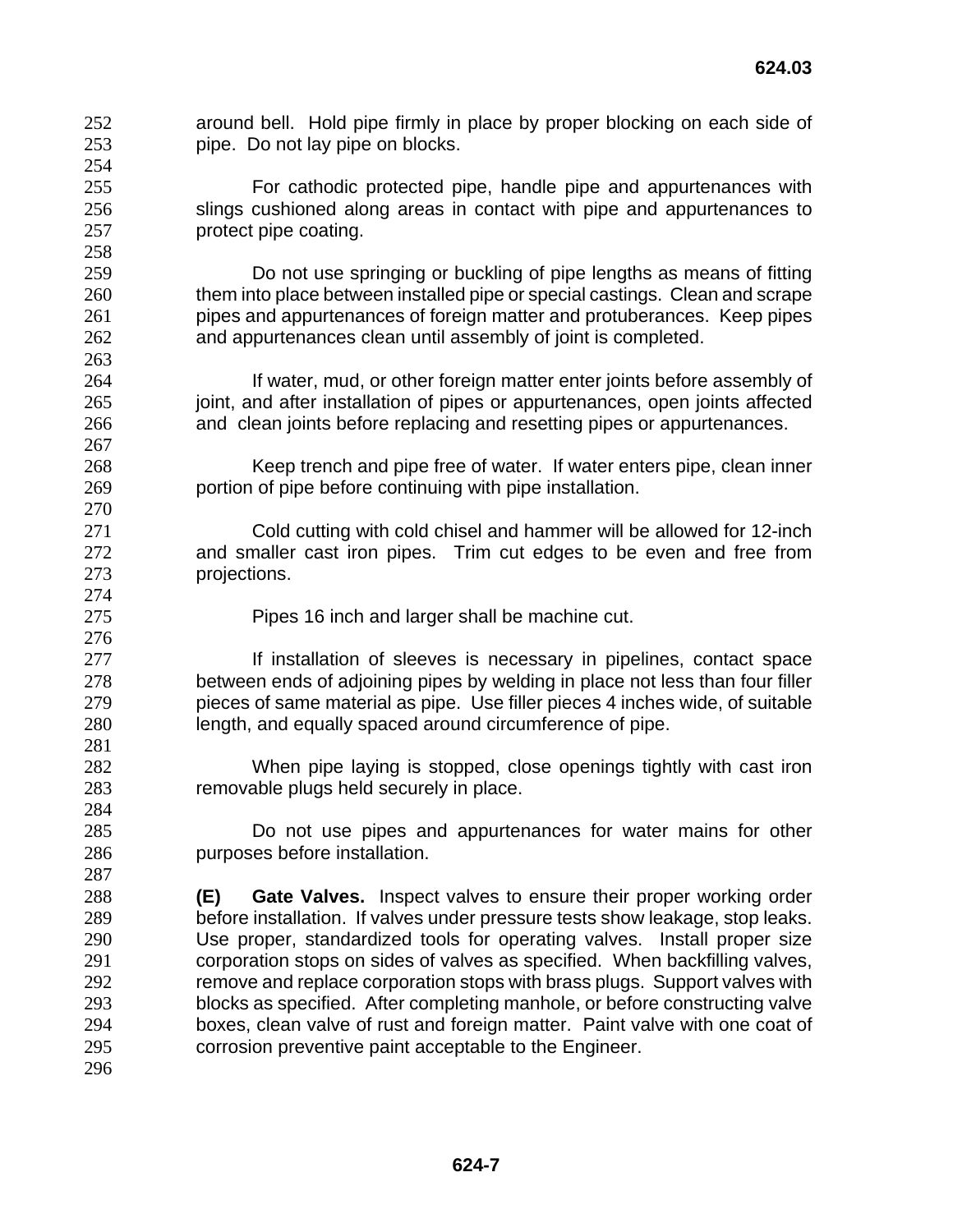## **(F) Joints for Ductile Iron Pipe and Appurtenances.**

**(1) Mechanical Joints.** Clean bell and spigot end of pipe and rubber gasket before assembly. Place gland, followed by gasket, over spigot end of pipe that is inserted into bell. Face small side of gasket and lip side of gland towards bell. Push gasket into position so that gasket seats evenly in bell as gland is moved against face of gasket.

Dip threaded ends of bolts in fuel oil for lubrication before assembly.

Insert bolts with threaded ends on gland side. Screw nuts by hand and make nuts hand-tight in pairs (180 degrees apart). Tighten bolts alternately (180 degrees apart) to desired tension with ratchet wrench acceptable to the Engineer, beginning at bottom, then top and so on. Conform normal range of bolt torques for standard cast iron bolts in joint to Table 624.03-2 – Bolt Torques.

| TABLE 624.03-2 - BOLT TORQUES      |                                                 |  |
|------------------------------------|-------------------------------------------------|--|
| <b>Bolt Size,</b><br><b>Inches</b> | <b>Range of Torque,</b><br><b>Foot - Pounds</b> |  |
| 5/8                                | $40 - 60$                                       |  |
| 3/4                                | $60 - 90$                                       |  |
|                                    | $70 - 100$                                      |  |
| $1 - 1/4$                          | $90 - 120$                                      |  |

 

Provide uniform distance around pipe between face of bell and face of gland. After completion of joint, paint bolts with one coat of asphalt paint.

- **(2) Slip Joint.** Wipe gasket seat in socket of pipe and gasket with cloth. Place gasket in socket with large, round end entering first. Spring gasket into gasket seat so that groove fits over bead in seat.
- Apply thin film of non-toxic lubricant, as supplied by manufacturer, to inner diameter of gasket to facilitate insertion of pipe. Apply thin film of lubricant to outer portion of plain end of pipe for about 1 inch back from end.
-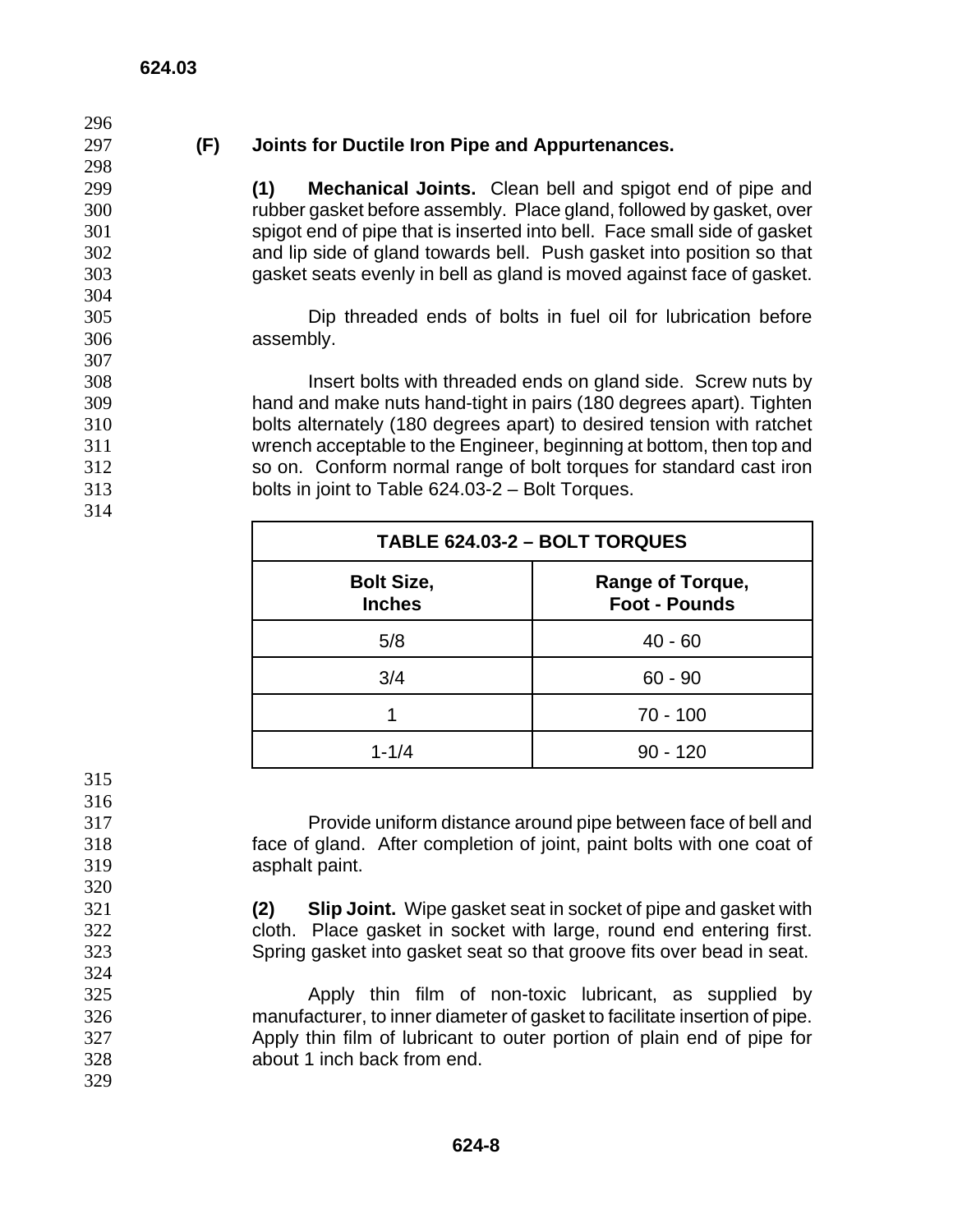Construct joint by exerting sufficient force on entering pipe to move its plain end past gasket until pipe makes contact with base of socket.

When cutting pipes in field, taper outer portion of cut end approximately 1/8 inch at angle of 30 degrees to centerline of pipe with coarse file or portable grinder.

**(3) Flanged Ends Joint.** Provide flange with face true and free of projection. Clean face of flange of rust and foreign matter. Use full face gaskets. Cut gaskets carefully to fit flanges and bolt holes. Bring up flanges to true alignment and fit flanges with uniform tension on bolts. Tighten bolts specified for mechanical joints. Paint bolt threads with graphite before tightening.

## **(G) Pipes, Service Laterals and Service Connections, Including Appurtenances.**

**(1) General.** Service Lateral is that portion of installation from water main up to and including stopcock end of lateral. Service Connection is that portion of installation from stopcock end of service lateral up to and including stop cock at meter box.

Appurtenances used with Pipes, Service Laterals and Service Connections means fittings, corporation stops, valves, bushings, and stop cocks that will be installed in service lateral and service connections.

**(2) Installation.** Install service laterals and service connections at specified locations and of sizes and types specified.

Conform to following procedure for solder joints:

**(a)** Cut pipe or tube to desired length with tube cutter or fine hacksaw (32-tooth blade). Remove burrs with file or scraper.

**(b)** Clean outer portion of tube end that fits into solder cup of fitting with sandcloth or sandpaper. Remove dark spots.

**(c)** Before soldering, ensure pipe end section is circular in shape and not deformed. Use shaping/sizing tools on non-circular sections to provide proper connection.

**(d)** Clean solder cup of fittings carefully with wire brush, sandcloth, or sandpaper. Remove dark spots.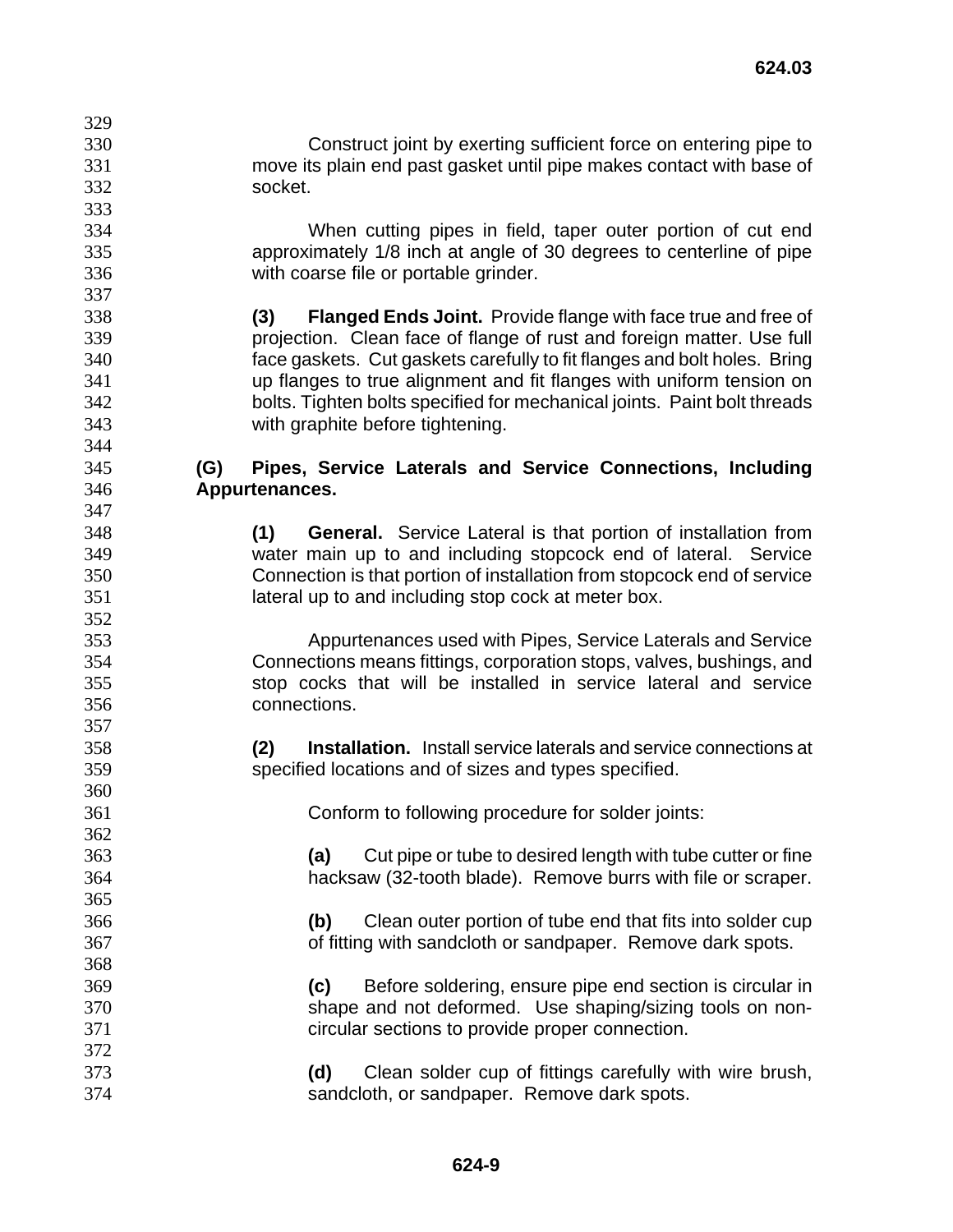| 375 |                                                                               |
|-----|-------------------------------------------------------------------------------|
| 376 | (e)<br>Use no-lead flux acceptable to the Engineer. Brush                     |
| 377 | light, even coating of flux onto outside of tube and half way into            |
| 378 | inside of fitting. Do not use acid or zinc chloride.                          |
| 379 |                                                                               |
| 380 | (f)<br>Insert tube into fittings as far as tube will go. Turn tube            |
| 381 | back and forth few times to distribute flux evenly. Do not wipe               |
| 382 | joints before inserting into place.                                           |
| 383 |                                                                               |
| 384 | Heat fitting uniformly with torch until solder melts on<br>(g)                |
| 385 | contact with heated fitting. Remove flame from joint to be                    |
| 386 | soldered. Using only solders acceptable to the Engineer, feed                 |
| 387 | solder to joint at one or two points. Do not feed solder around               |
| 388 | full circumference of tube. When ring of solder appears around                |
| 389 | tube at fitting, stop solder feeding and wipe excess off with                 |
| 390 | cloth.                                                                        |
| 391 |                                                                               |
| 392 | For connections to tubes of 1-1/4 inch diameter and<br>(h)                    |
| 393 | larger, move fitting on tube or tap with tool handle or mallet as             |
| 394 | solder is fed to break surface tension and ensure even                        |
| 395 | distribution of solder.                                                       |
| 396 |                                                                               |
| 397 | Conform to County Water System Standards for<br>(i)                           |
| 398 | corrosion control requirements for copper services.                           |
| 399 |                                                                               |
| 400 | <b>Pipe Sleeves Through Retaining Walls.</b> When constructing<br>(3)         |
| 401 | cement rubble masonry walls or concrete retaining walls with later            |
| 402 | installation of service connections through retaining walls, insert 2-inch    |
| 403 | minimum diameter pipe sleeves at locations indicated in contract              |
| 404 | documents.                                                                    |
| 405 |                                                                               |
| 406 | Fire Hydrants. Install fire hydrant and appurtenant pipe fittings and<br>(H)  |
| 407 | valves as indicated in contract documents. Install fire hydrants with 4-1/2   |
| 408 | inch steamer nozzle faced no more than 15 degrees to left or right of line    |
| 409 | running from center of hydrant and perpendicular to street curb. Install fire |
| 410 | hydrants with barrels vertical. After checking hydrant for alignment and      |
| 411 | grade, wedge barrel tightly against side of trench. Wedges may be removed     |
| 412 | after concrete anchor block placed at bottom elbow has set.                   |
| 413 |                                                                               |
| 414 | Place concrete thrust block around bottom elbow to at least 12 inches         |
| 415 | above invert of elbow. Do not disturb concrete thrust block for minimum of    |
| 416 | three days, or as ordered by the Engineer.                                    |
| 417 |                                                                               |
| 418 | Use standard tools to operate fire hydrants.                                  |
| 419 |                                                                               |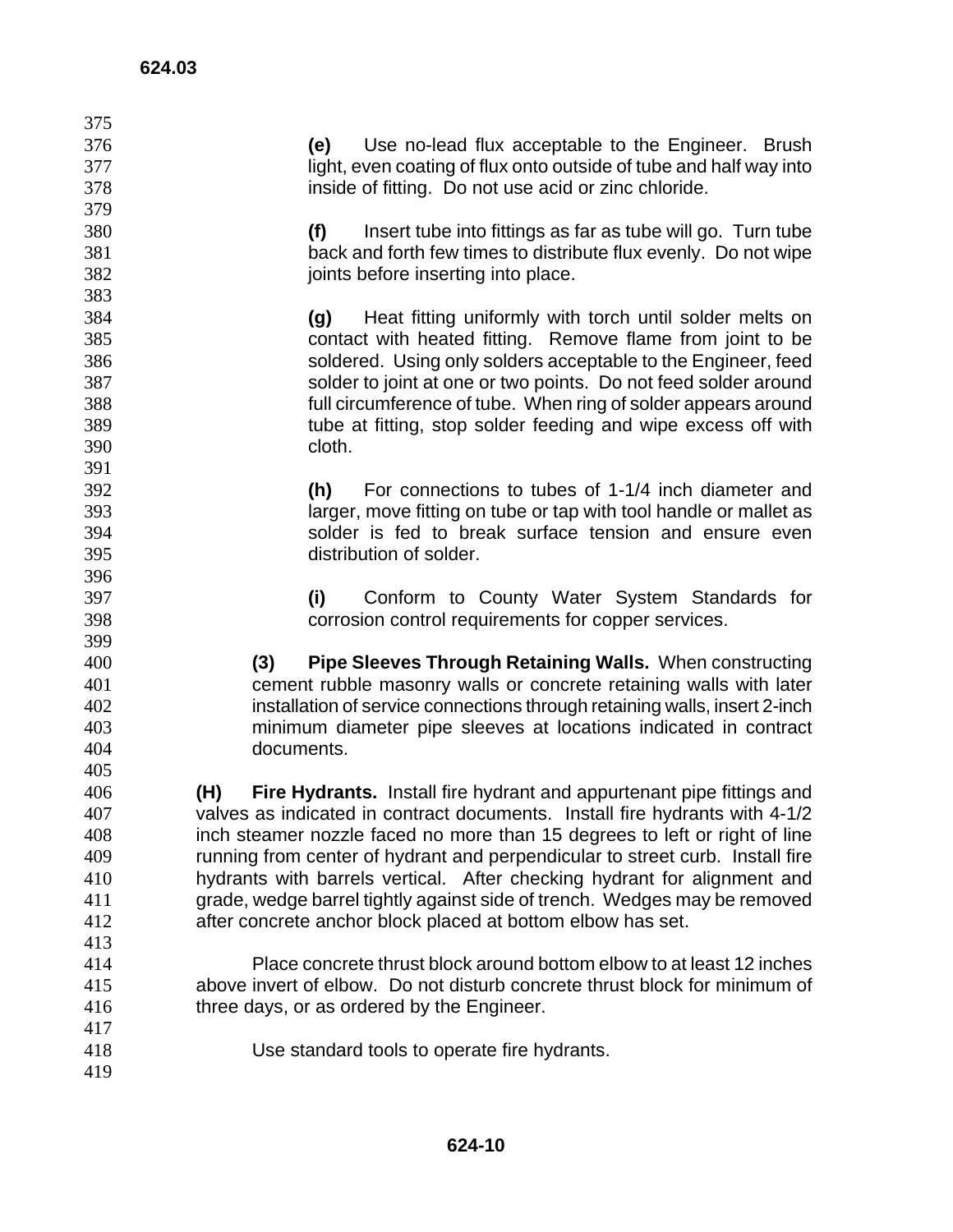- **If there is no standard curbing, protect fire hydrants with installation of** curb guards.
- Before final inspection, clean fire hydrants of oil, grease, dirt or other foreign matter. Paint fire hydrant in accordance with Subsection 712.26 – Fire Hydrants and Appurtenances.
- **(I) Concrete Reaction and Test Blocks, Concrete Jacket, and Reaction Beams.** If pipeline appurtenances are subject to unbalanced thrust, brace them properly with plain or reinforced concrete reaction blocks.
- For testing purposes, provide reinforced concrete blocks in accordance with County Water Works System Standards.
- Cure concrete reaction and test blocks, concrete jackets, and reaction beams for seven days before applying pressure in pipes.
- Due to various types of vertical bends and surrounding ground conditions, design of reaction blocks will vary. Costs for reaction block redesign due to unauthorized excavation shall be at no increase in contract price or contract time.
- Install reinforced concrete jackets around ductile iron pipe as specified in contract documents.
- **(J) Testing.** Pipes and appurtenances are subject to pressure tests in presence of the Engineer.
- Whenever any section can be isolated as unit, perform separate test on each section of pipeline with its appurtenances. If valves are available at each end of section, perform test between valves. If valves are not available, install necessary plugs or caps, properly braced to withstand required test pressure. When section of pipeline is ready for testing, tap test holes into pipe and connect test holes to test pump with suitable piping. Between tap and pump, install stop cock. Between stop cock and tap, install pressure gage furnished by County Water Works System.
- Fill section of pipeline to be tested completely with water. Ensure that there are no air pockets. Open stopcock and raise hydrostatic pressure to required pressure in accordance with Table 624.03-3 – Test Pressure.
-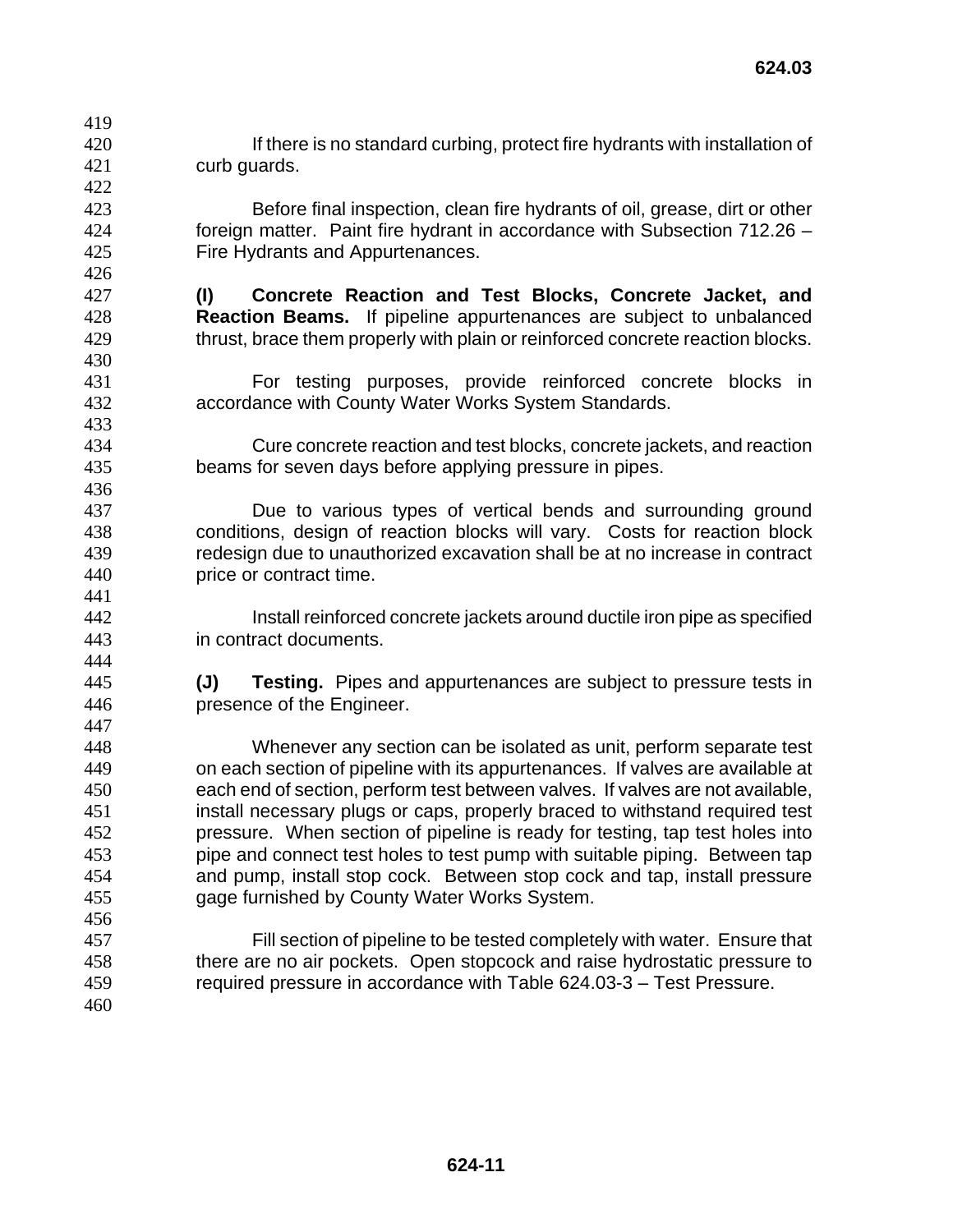| TABLE 624.03-3 - TEST PRESSURE |                                                     |
|--------------------------------|-----------------------------------------------------|
| <b>Class of Pipe</b>           | <b>Test Pressure</b>                                |
| 150                            | $150$ psi                                           |
| 250                            | 250 psi                                             |
| above 250                      | 50 psi above static pressure of<br>installed system |

Shut stopcock and observe pressure gage for 30 minutes. For acceptance, pressure shall not drop more than 10 pounds per square inch, during this period.

The Engineer may require tests to cover sections or combination of sections, and may require additional tests.

Provide equipment and material necessary for tests. After stopping visible leaks and completing tests, install brass plugs in holes made for testing purposes.

**(K) Connections to or Adjusting of Existing Mains.** Notify the Engineer in writing before proceeding with connections to, or adjusting of existing mains. Deliver this notice three working days before commencing with this work.

Furnish materials required for work, and complete necessary excavation. 

Provide concrete reaction blocks and manholes, and complete backfill and other incidental items of work.

Do not operate valves or hydrants unless authorized by the Engineer. County Water Works System will operate valves 16 inches and larger.

Provide material, excavate, backfill and connect new or relocated meters to house services.

**(L) Disinfection.** Flush and disinfect water mains, service laterals, and appurtenances before acceptance. Notify the Engineer and County Water Works System 72 hours before time for disinfection. Provide connections for disinfection. Properly dispose water used in disinfecting and flushing in accordance with applicable Department of Health and NPDES requirements.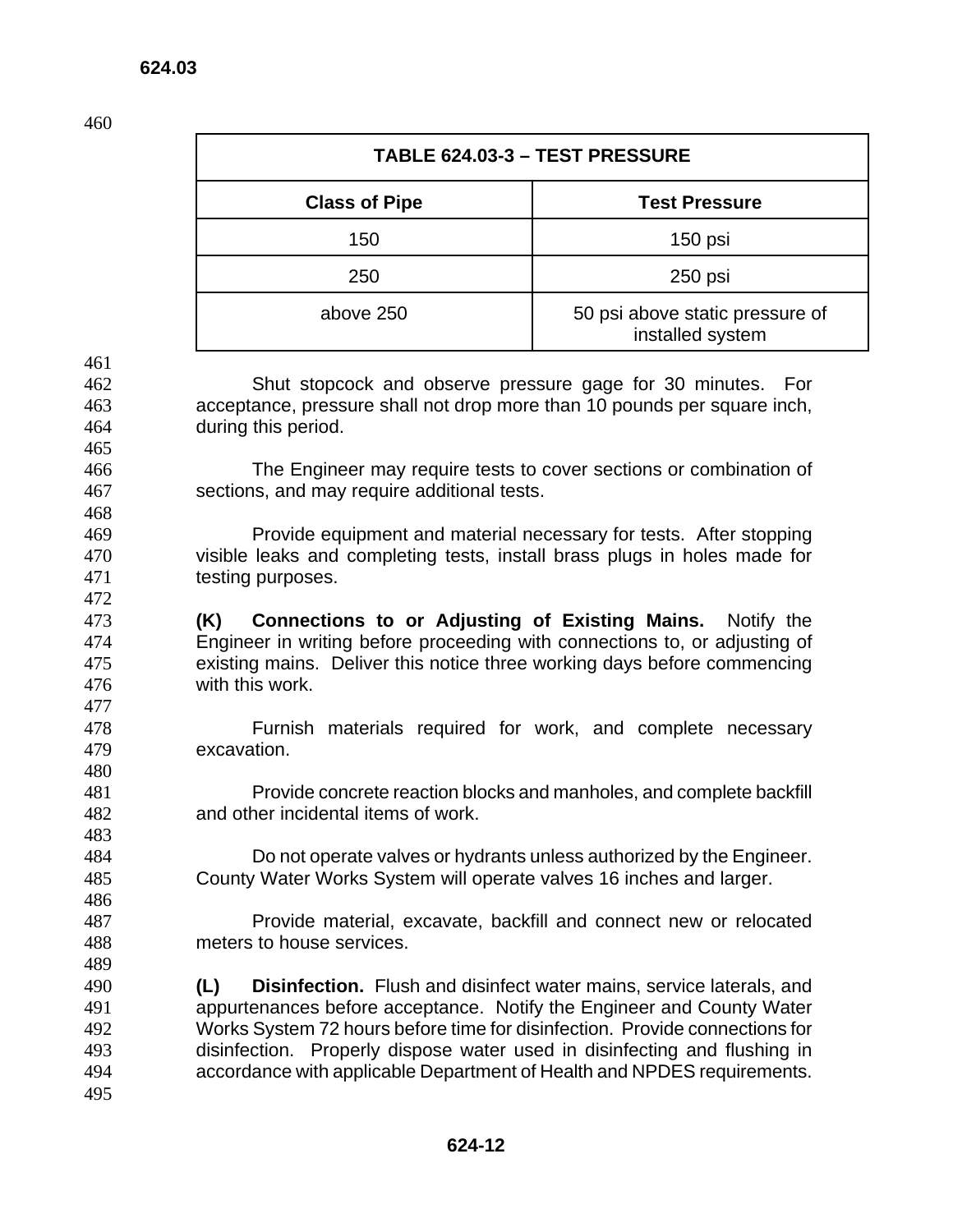Provide temporary cleanouts at locations indicated in contract documents to ease disinfecting of water mains. After disinfecting mains and receiving certification for disinfecting, remove temporary cleanouts. Provide brass plugs to replace corporation stops. **(M) Meter Boxes and Cast Iron Frames and Covers. (1) General.** Construct meter boxes and cast iron frames and covers. **(2) Installation.** Construct meter boxes of: **(a)** Bricks set in full mortar beds in accordance with standard brick construction. **(b)** Precast concrete with necessary reinforcing steel. Install meter boxes at locations indicated in contract documents. Install cast iron frames and covers of proper size and dimension in full mortar beds at each meter box. Paint cast iron frames and covers with one coat of high grade asphaltum paint. **(N) Air Relief Valves and Appurtenances.** Construct air relief valves and appurtenances. Appurtenances include pipes, fittings, corporation stops, unions and vertical check valves. Clean air relief valves of rust and foreign matter. Paint air relief valves with one coat of corrosion preventive paint acceptable to the Engineer. **(O) Water Supply for Construction.** County Water Works System will measure quantity of water used for construction. County Water Works System will provide and disconnect meter. Arrange with County Water Works System and pay costs for such installations and disconnections. County Water Works System will furnish invoices for cost of installation and disconnection of meters. Pay for cost of replacements or repairs resulting from damage to meter, hydrant and other property used. Provide water supply equipment and materials necessary to provide adequate water supply for proper construction of water mains. Equipment and materials may include temporary pipes and fittings, pumping, and storage facilities. **(P) Maintaining Existing Water System.** Maintain existing water system in service during construction period, and until new water system is placed in service and existing services are transferred to new system.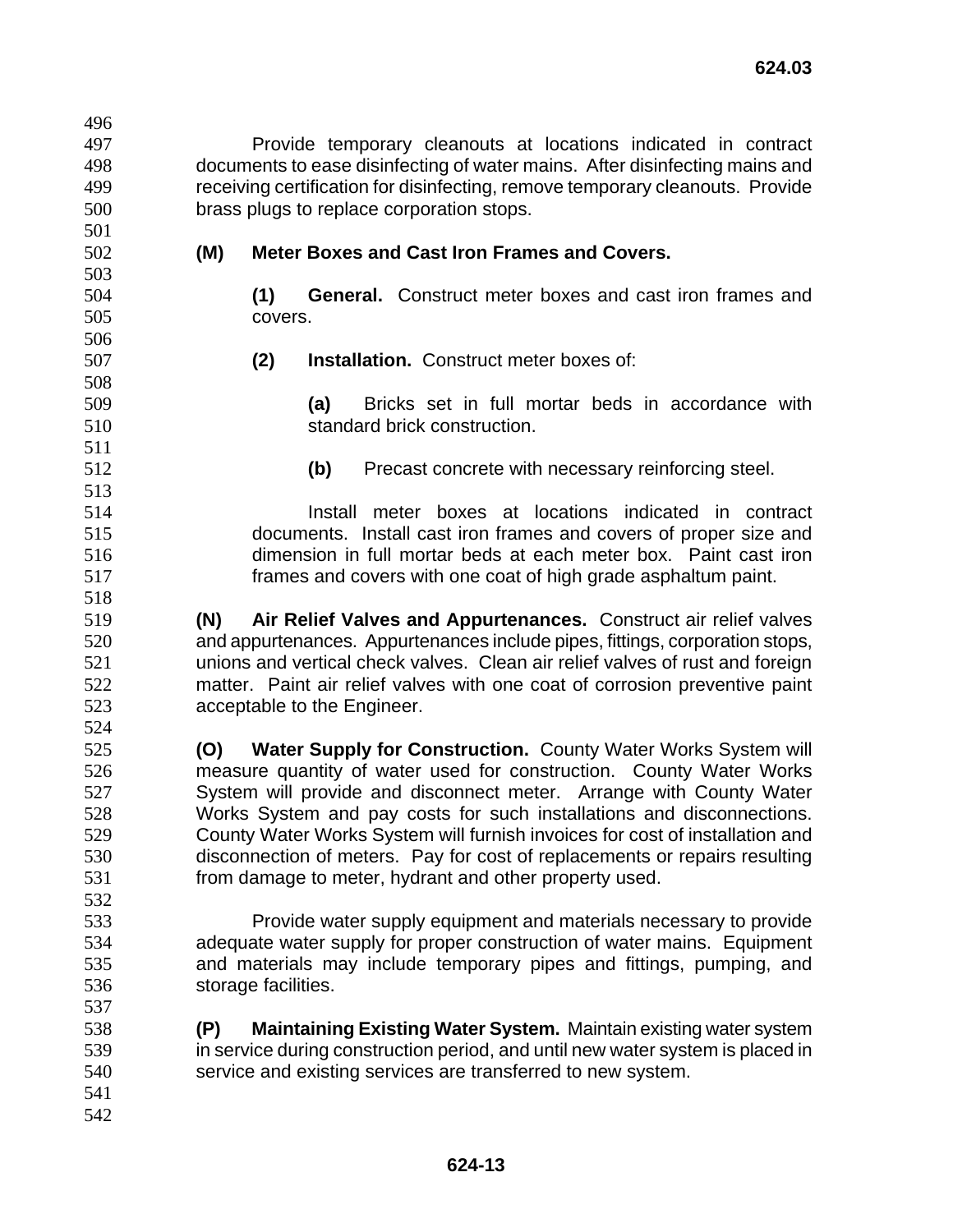Immediately notify the Engineer and County Water Works System of damages to existing system. County Water Works System will do necessary repairs. County Water Works System will bill the Contractor for costs incurred in this work. 

After installing new system or portions of new system, remove existing meters and reconnect existing meters to new system. New system includes its appurtenances, service laterals, service connections, and boxes. For work ordered by State, and to be done by County Water Works System personnel, County Water Works System will send invoices directly to State. County Water Works System will not charge or pay cost of this work to the Contractor.

- **624.03**
- 

 

**(Q) Removing, Reinstalling or Returning Existing Pipe.** Clean existing pipe that is to be removed and reinstalled in new locations before installing.

Existing pipe includes its appurtenances, fire hydrants, gate valves, and manhole frames and covers. Paint manhole frames and covers with one coat of high-grade asphaltum paint.

Clean and return existing pipe removed and not reinstalled to County Water Works Storage Yard as ordered by the Engineer.

Assume responsibility for removing, reinstalling, or returning these existing pipes. Pay for damages to materials during these operations.

**(R) Abandoning Existing Pipe.** If ordered, expose portions of abandoned pipe. If top of pipe is less than 24 inches below finished grade, remove and dispose existing pipe off right-of-way. If abandoning pipe in place, plug ends of abandoned pipe with Class C concrete. Backfill in accordance with Section 204 – Excavation and Backfill for Miscellaneous Facilities.

**(S) Corrosion Protection.** Apply corrosion protection to pipes, valves and fittings as specified in County Water System Standards. Use specified materials and methods of application.

**(T) Valve Markers.** Install valve markers for establishing location of gate valves and air relief valves.

Fill markers with concrete and set markers plumb in Class B concrete footing. Paint pipe yellow. Paint top 4 inches of markers for air relief valves red.